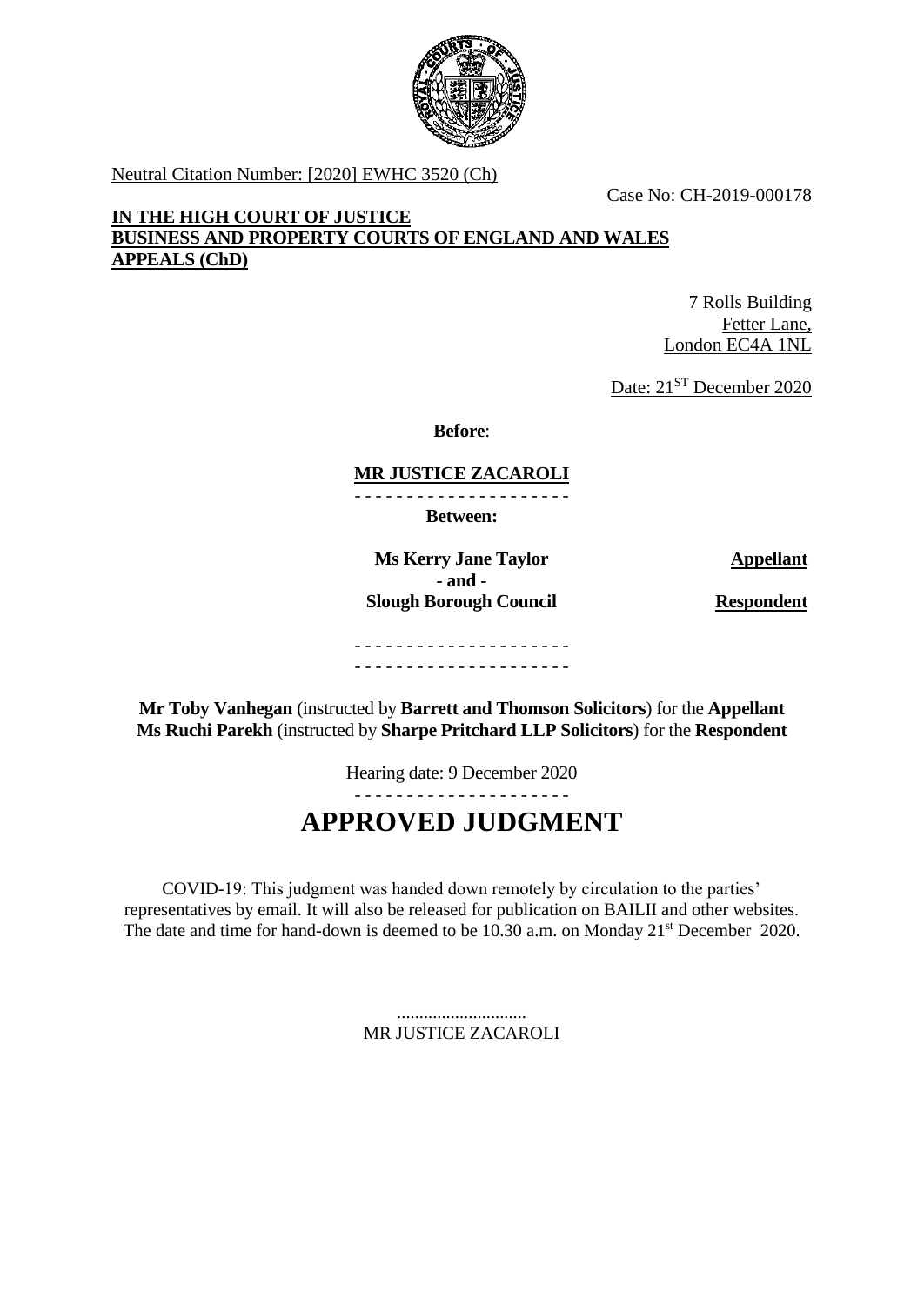# **Mr Justice Zacaroli:**

- 1. This is an appeal against the order of HHJ Melissa Clarke dated 18 June 2019 requiring the Appellant, Ms Kerry-Jane Taylor ("Ms Taylor") to give possession of 57 Monkfield Way, Slough (the "Property").
- 2. The only issue on this appeal is whether the Judge was wrong to find that there had been no breach by the Respondent, Slough Borough Council (the "Council"), of the public sector equality duty ("PSED") imposed by s.149 of the Equality Act 2010, and wrong not to have dismissed the claim for breach of the PSED.
- 3. By an order dated 27 April 2020, Mann J gave permission on this single ground. The possession order was stayed pending the determination of this appeal by the order of Nugee J dated 10 July 2019.

#### Background

- 4. Ms Taylor was granted an introductory tenancy of the Property on 12 January 2009. It became a secure tenancy after 12 January 2010.
- 5. In November 2011 Ms Taylor was diagnosed with bipolar disorder. The Council was aware of that from January 2012, following her interview with one of its housing officers.
- 6. On the basis of allegations of antisocial behaviour connected to drug use and supply at and from the Property, Reading Magistrates' Court made a Closure Order for three months on 2 January 2018. A Closure Order prohibits access to the premises for a specified period.
- 7. On the same day, the Council served Ms Taylor with a notice seeking possession relying on the absolute ground for possession contained in s.84A of the Housing Act 1985 ("s.84A"), based on Ms Taylor's antisocial behaviour.
- 8. On 21 March 2018, the Council's housing officer with responsibility for the area, Ms Lauren Hamilton, carried out an Equality Act assessment in respect of Ms Taylor. It is common ground that the assessment was done on the wrong premise. Ms Hamilton (albeit unbeknown to her personally) assessed Ms Taylor on the basis that she had no disability, whereas the Council accepts not only that Ms Taylor has a disability (bipolar disorder) but that it had been made aware of it in 2012.
- 9. On 23 March 2018, the Council commenced possession proceedings against Ms Taylor under s.84A. On 29 March 2018 Reading Magistrates' Court extended the Closure Order for a further three months. Ms Taylor returned to the Property on 2 July 2018. On 5 July 2018, in proceedings brought by the Claimant, Ms Taylor gave undertakings to the Court not to engage in antisocial behaviour.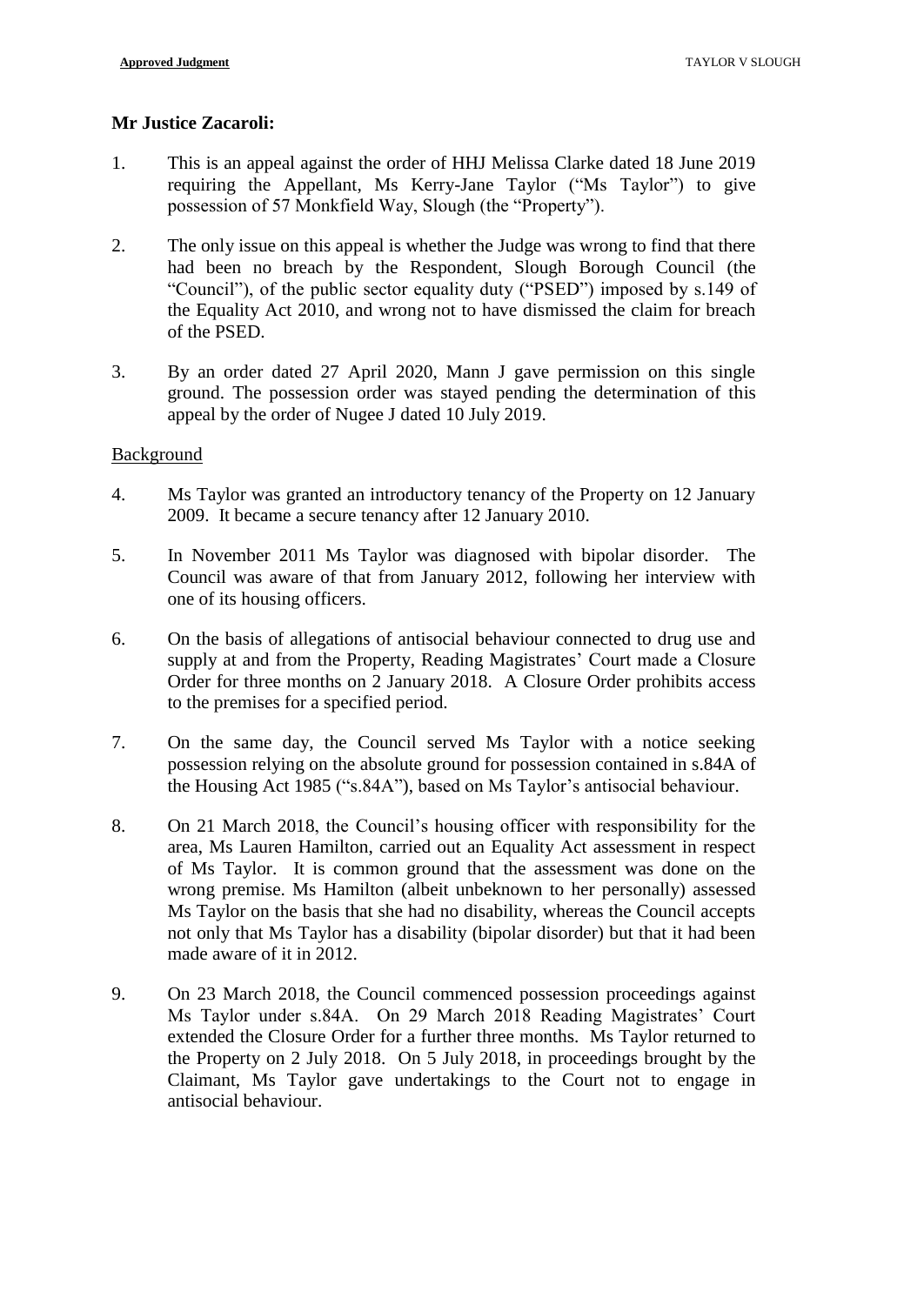- 10. During the period of the Closure Order, the antisocial behaviour at and from the Property ceased, but complaints from neighbours of such behaviour recommenced upon Ms Taylor's return to the Property.
- 11. On 24 July 2018 the Council served notice on Ms Taylor seeking possession on the basis of ground 1 of Schedule 2 to the Housing Act 1985 (arrears of rent). Possession proceedings on that basis were issued on 12 September 2018 and a possession order was made at Slough County Court on 5 November 2018, in the absence of Ms Taylor. That was, however, set aside by agreement in March 2019.
- 12. Both possession actions were ordered to be heard together. The trial took place on 24 May 2019.

#### The Judgment of HHJ Melissa Clarke

- 13. In a clear and careful extempore judgment, having set out the timeline of events, the Judge referred to the evidence of the expert psychiatrist, Dr Akenzua. His report set out a history of drug (heroin and crack cocaine) and alcohol misuse by Ms Taylor stretching back many years. He noted that Ms Tylor had been diagnosed as dependent on alcohol and that, at the time of his assessment of her, Ms Taylor was on methadone and denied intravenous drug use. He referred to previous participation in rehabilitation programmes and noted that it had been very difficult to motivate Ms Taylor to change her lifestyle.
- 14. Dr Akenzua's diagnosis was that Ms Taylor has a personality disorder, specifically that she fulfils the diagnostic criteria for "Emotionally Unstable Personality Disorder, borderline type ICD-10" (as opposed to the earlier diagnosis of bipolar disorder) which he concluded constituted a disability within the Equality Act 2010. At paragraph 71 of his report he said:

"Ms Taylor certainly has a mental disorder, Emotionally Unstable Personality Disorder that is very severe and has almost eliminated her ability to live an independent and functional life. All accounts relating to Ms Taylor describe her social circumstances and lifestyle as extremely chaotic. She has had quite a traumatic and unfortunate sequence of life events. Her history strongly suggests her chronic use of alcohol and illegal drugs may actually be a method of coping with the psychological, emotional and physical trauma she has experienced."

15. At paragraph 77, Dr Akenzua concluded that:

"Living independently will not provide the level of support and structure needed to address her use of illegal drugs. To benefit from treatment, she will need to be in highly-supported accommodation in the community and engage with a mental health team with resources to engage and manage patients with complex needs."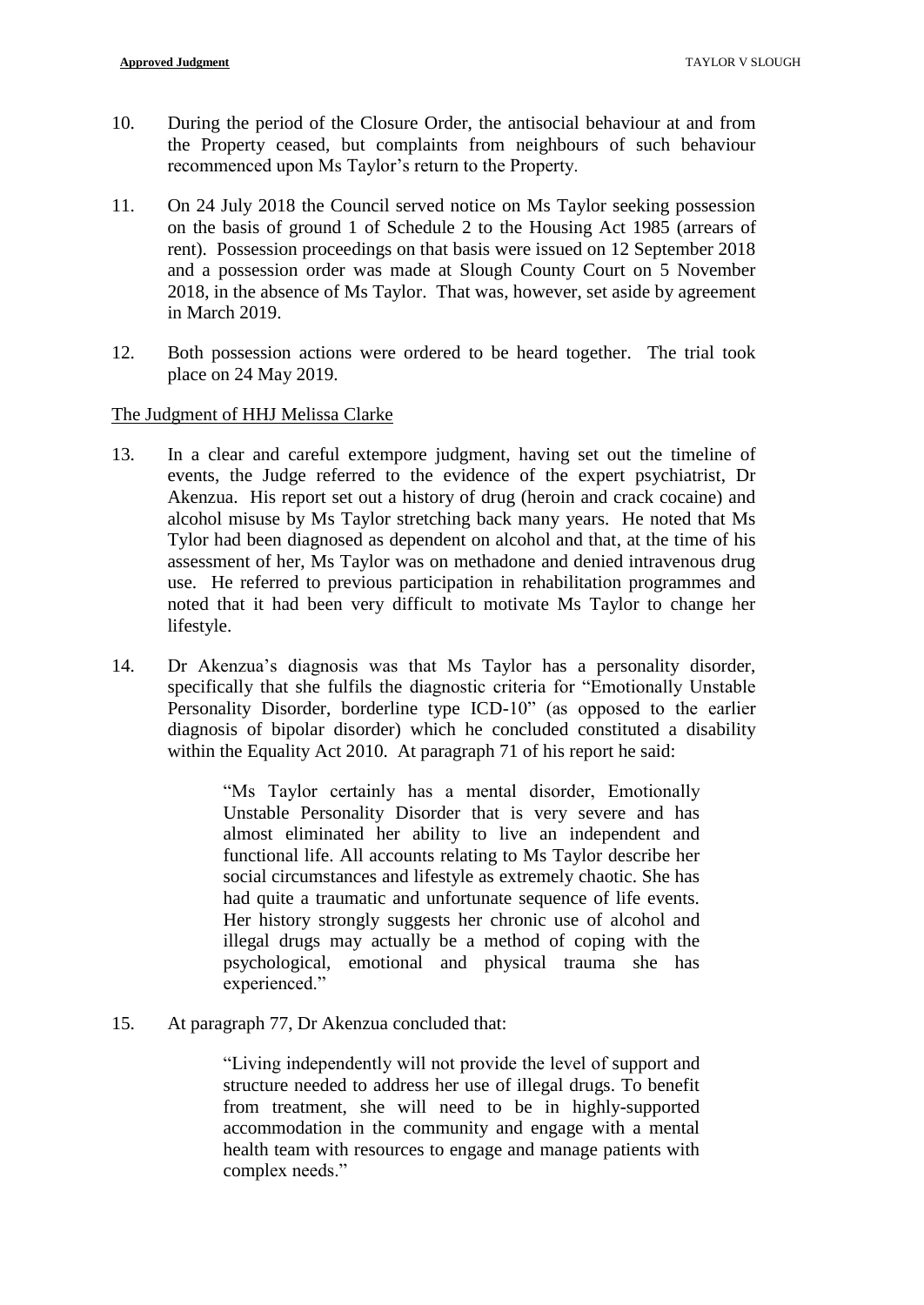- 16. At paragraphs 85-89, Dr Akenzua said that he would be very concerned if she were made homeless as she had all the risk factors for exploitation in the community. He concluded that it was his carefully considered expert opinion that supported accommodation was the first step in breaking the vicious cycle of increased drug use and further deterioration of mental health and consequent exploitation.
- 17. Having addressed defences that are not relevant to this appeal, including that the absolute ground for possession under s.84A was not made out and that the notice seeking possession was invalid, the Judge turned to deal with the defence based on the PSED, at [40] to [52] of her judgment.
- 18. She noted that although it was accepted that Ms Hamilton had been unaware of the diagnosis of bipolar disorder at the time she produced her assessment in March 2018, once she (and Ms Jo Frost, Ms Hamilton's manager) became aware of the diagnosis in June 2018, from that time they treated Ms Taylor as having a protected characteristic and gave due regard to the PSED in making decisions since then.
- 19. She referred to the fact that, once aware of the diagnosis, Ms Hamilton had made enquiries of two agencies providing mental health support, Common Point of Entry and Turning Point, relating to the questions she would ask if carrying out an Equality Act assessment. From this she concluded that Ms Hamilton had intended to carry out a further formal Equality Act assessment, although she in fact did not do so. She set out her findings at [44] of the Judgment as follows:

"Therefore, looking at all the evidence before me, although Ms Hamilton is not here to give me her evidence about it, I am satisfied on the balance of probabilities that:

a. Ms Hamilton was aware of her public sector equality duty in carrying out the initial impact assessment. That is apparent from the documentation.

b. Mrs Hamilton appears to have carried out the initial Equality Act assessment based on her knowledge at the time, but in fact that knowledge was wrong, as would have been apparent from further investigations of the information held by the claimant.

c. It became apparent to Mrs Hamilton by June 2018 that her knowledge of the defendant's mental health was wrong, and that she potentially did have diagnoses the effect of which amounted to a disability.

d. Mrs Hamilton took her public sector equality duty seriously, and was aware of the fact that it is a continuing duty, by seeking to make enquiries to carry out a further assessment in light of the new knowledge that she then had.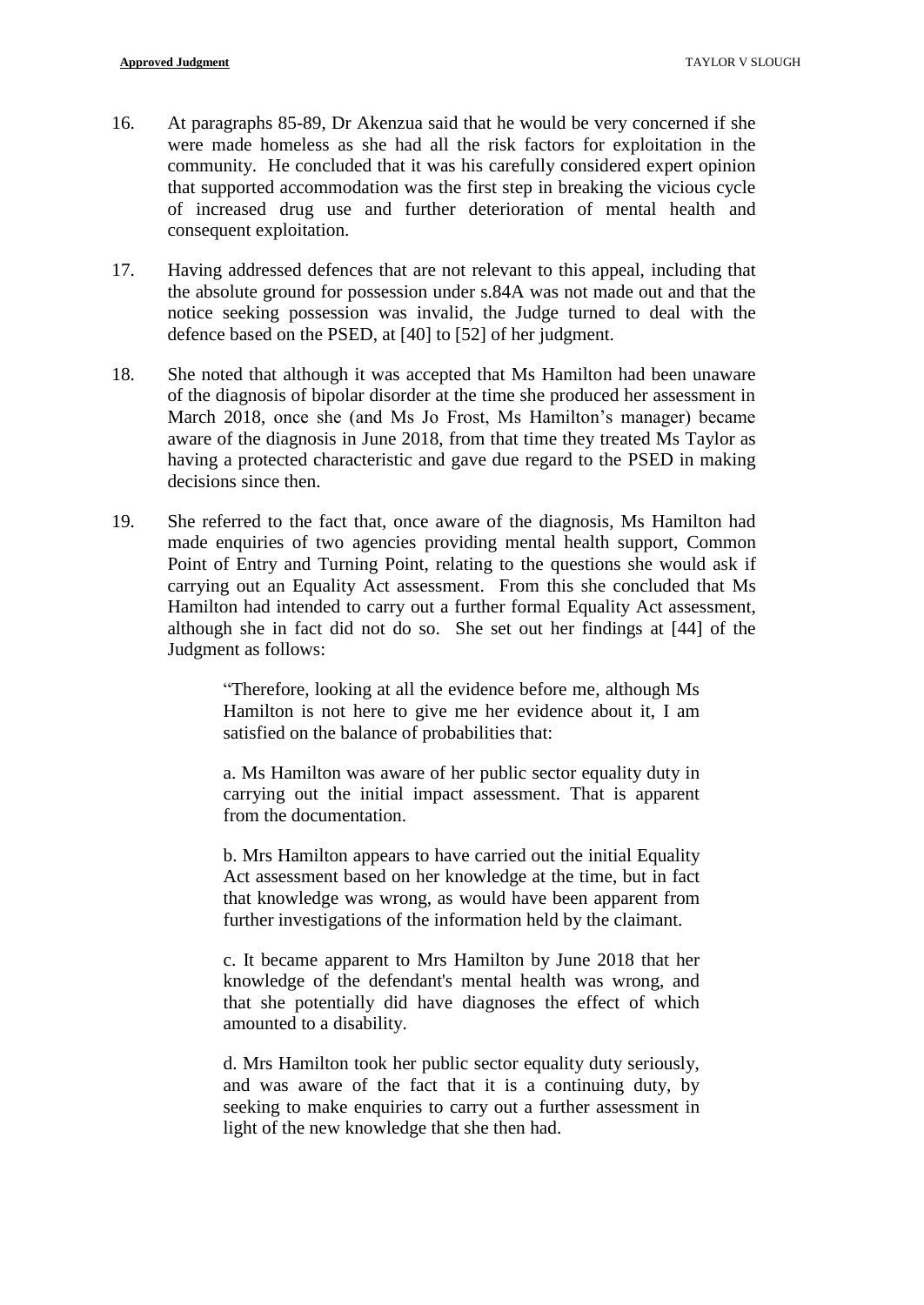e. Mrs Hamilton did exercise the public sector equality duty in substance and with rigour by asking specific questions and seeking information from the various agencies that the defendant had engaged with, namely Turning Point and the Common Entry, as to what specific implications an eviction would have on this defendant given her particular vulnerabilities."

- 20. The Judge noted that, in addition to the enquiries made of Turning Point and Common Point of Entry, the Council had taken various other steps: working closely with the police, including supporting a referral to Browns intensive support services; taking steps to investigate (in light of the expert's report) what could be done to enable Ms Taylor to obtain a highly-supported living environment from another provider (the Council not having that type of housing to offer); and visiting Ms Taylor with the police to discuss her housing needs.
- 21. At [51] the Judge said that she was satisfied on the basis of all the evidence before her that the Council had taken very seriously Ms Taylor's vulnerabilities, had treated her as disabled and exercised with rigour, in substance and with an open mind the duty to have regard to her disability. This was evidenced, for example, by Ms Hamilton having gone back and relooked at all of the issues the moment it became apparent there was a potential diagnosis. At [52] the Judge concluded that she was satisfied that the Council had complied with the PSED.
- 22. The Judge said that as part of her consideration of the PSED she had also considered the evidence that related to the separate but overlapping issue of discrimination. She dealt with this in the remaining part of her judgment, in which she concluded that the possession proceedings were a proportionate means of achieving a legitimate aim justifying direct and indirect discrimination. In doing so she took into account the following: the Council had taken other courses of action, short of possession proceedings, but those had been unsuccessful; it had also taken steps to signpost services that could assist Ms Taylor, but these had also been unsuccessful; the wide picture of anti-social behaviour going back many years, which had stopped temporarily during the Closure Order, but recommenced thereafter; the expert's conclusion that independent living was not going to be sufficient to enable Ms Taylor to refrain from antisocial behaviour and that she needed highly-targeted, supported living and psychological therapy; and the needs and rights of neighbours and visitors to those neighbours. In summary, she concluded that the Council had done everything it could do.

# The Law

23. Section 149 of the Equality Act 2010 provides, so far as directly relevant to this appeal:

# "**149 Public sector equality duty**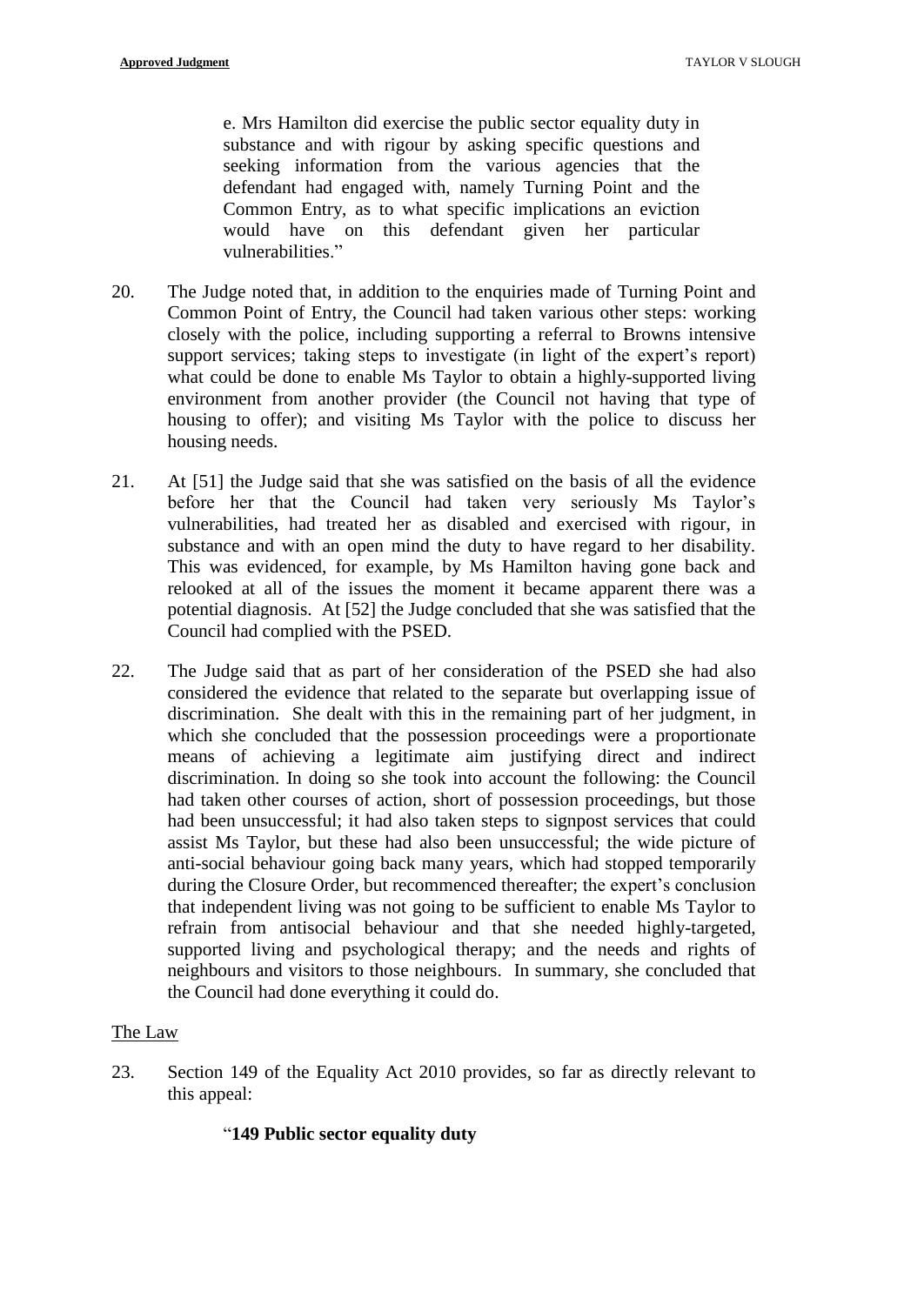(1) A public authority must, in the exercise of its functions, have due regard to the need to—

(a) eliminate discrimination, harassment, victimisation and any other conduct that is prohibited by or under this Act;

(b) advance equality of opportunity between persons who share a relevant protected characteristic and persons who do not share it;

(c) foster good relations between persons who share a relevant protected characteristic and persons who do not share it.

 $(2)$  ...

(3) Having due regard to the need to advance equality of opportunity between persons who share a relevant protected characteristic and persons who do not share it involves having due regard, in particular, to the need to—

(a) remove or minimise disadvantages suffered by persons who share a relevant protected characteristic that are connected to that characteristic;

(b) take steps to meet the needs of persons who share a relevant protected characteristic that are different from the needs of persons who do not share it;

(c) encourage persons who share a relevant protected characteristic to participate in public life or in any other activity in which participation by such persons is disproportionately low.

(4) The steps involved in meeting the needs of disabled persons that are different from the needs of persons who are not disabled include, in particular, steps to take account of disabled persons' disabilities."

24. The general principles underlying the PSED were set out by McCombe LJ in *Bracking v Secretary of State* [2013] EWCA Civ 1345, at [26] (cited with approval by the Supreme Court in *Hotak v Southwark LBC* [2016] AC 811, at [73]):

> (1) As stated by Arden LJ in *R. (Elias) v Secretary of State for Defence* [2006] 1 W.L.R. 3213; [2006] EWCA Civ 1293 at [274], equality duties are an integral and important part of the mechanisms for ensuring the fulfilment of the aims of antidiscrimination legislation.

> (2) An important evidential element in the demonstration of the discharge of the duty is the recording of the steps taken by the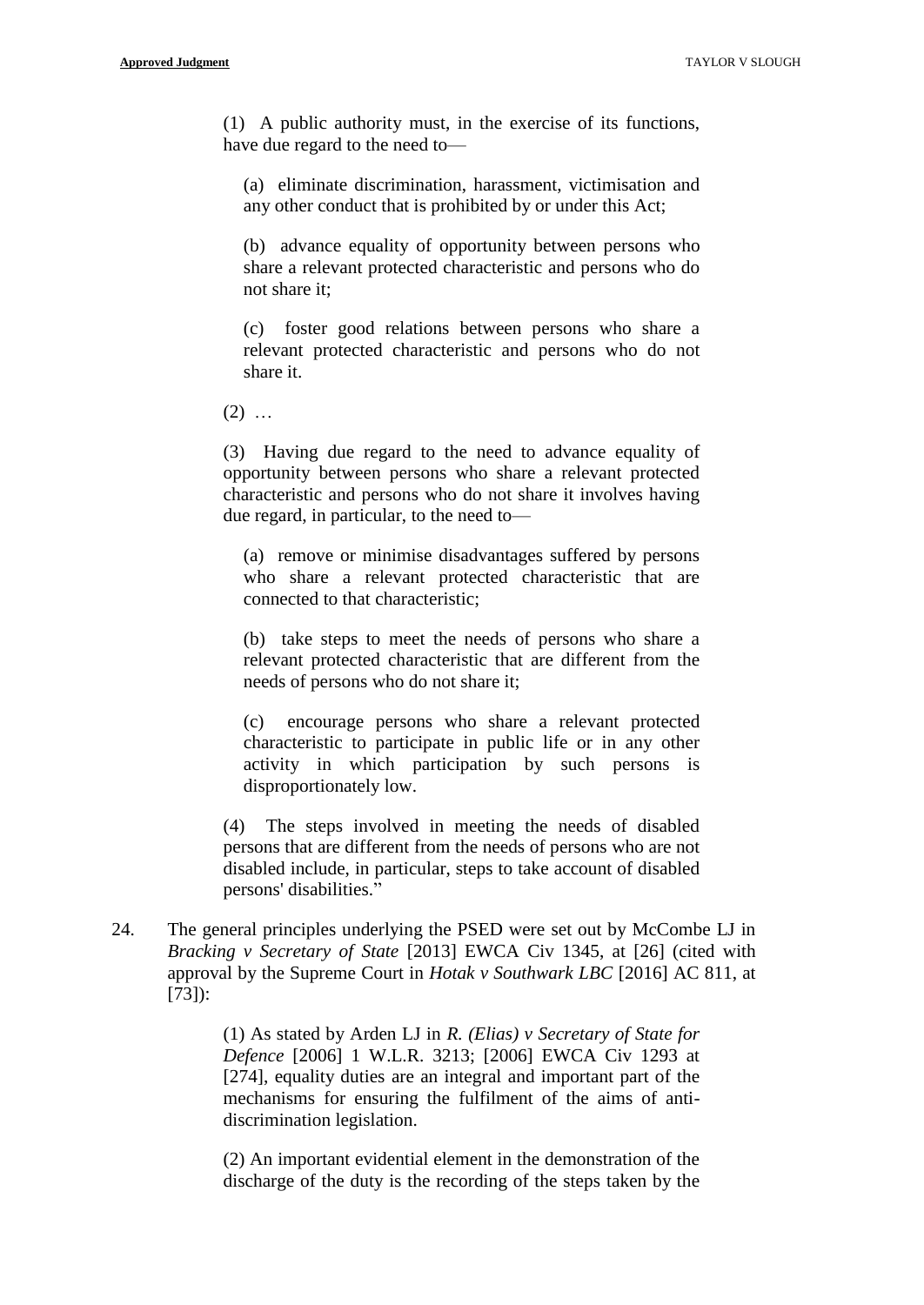decision maker seeking to meet the statutory requirements: *R. (BAPIO Action Ltd) v Secretary of State for the Home Department* [2007] EWHC 199 (Admin) (Stanley Burnton J (as he then was)).

(3) The relevant duty is upon the Minister or other decision maker personally. What matters is what he or she took into account and what he or she knew. Thus, the Minister or decision maker cannot be taken to know what his or her officials know or what may have been in the minds of officials in proffering their advice: *R. (National Association of Health Stores) v Department of Health* [2005] EWCA Civ 154 at [26]– [27] per Sedley LJ.

(4) A Minister must assess the risk and extent of any adverse impact and the ways in which such risk may be eliminated before the adoption of a proposed policy and not merely as a 'rearguard action', following a concluded decision: per Moses LJ, sitting as a Judge of the Administrative Court, in *Kaur & Shah v LB Ealing* [2008] EWHC 2062 (Admin) at [23]–[24].

(5) These and other points were reviewed by Aikens LJ, giving the judgment of the Divisional Court, in *R. (Brown) v Secretary of State for Work and Pensions* [2008] EWHC 3158 (Admin), as follows:

i) The public authority decision maker must be aware of the duty to have "due regard" to the relevant matters;

ii) The duty must be fulfilled before and at the time when a particular policy is being considered;

iii) The duty must be 'exercised in substance, with rigour, and with an open mind'. It is not a question of 'ticking boxes'; while there is no duty to make express reference to the regard paid to the relevant duty, reference to it and to the relevant criteria reduces the scope for argument;

iv) The duty is non-delegable; and

v) Is a continuing one.

vi) It is good practice for a decision maker to keep records demonstrating consideration of the duty.

(6) '[G]eneral regard to issues of equality is not the same as having specific regard, by way of conscious approach to the statutory criteria.' (per Davis J (as he then was) in R*. (Meany) v Harlow DC* [2009] EWHC 559 (Admin) at [84], approved in this court in *R. (Bailey) v Brent LBC* [2011] EWCA Civ 1586 at [74]–[75].)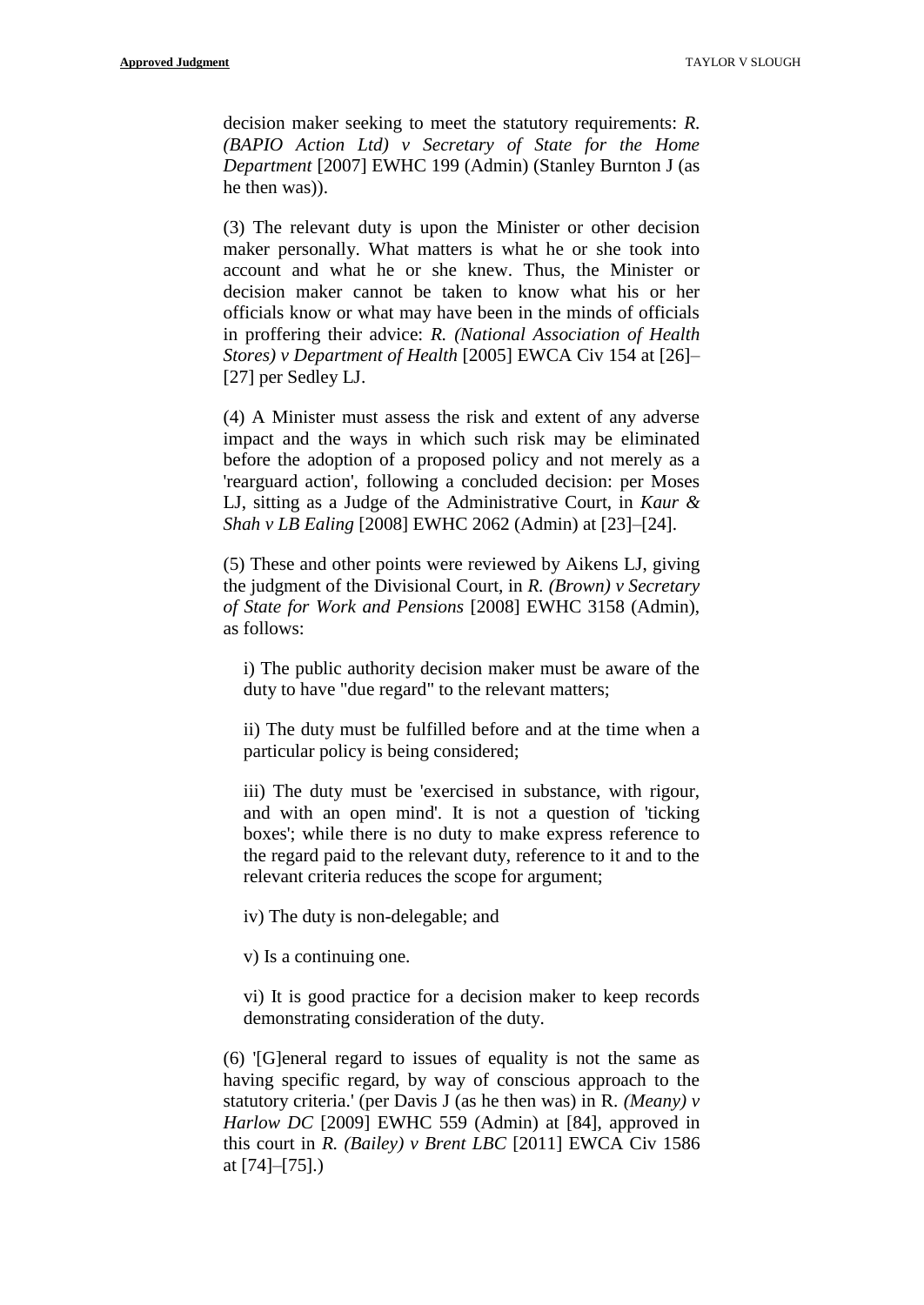(7) Officials reporting to or advising Ministers/other public authority decision makers, on matters material to the discharge of the duty, must not merely tell the Minister/decision maker what he/she wants to hear but they have to be "rigorous in both enquiring and reporting to them": *R. (Domb) v Hammersmith & Fulham LBC* [2009] EWCA Civ 941 at [79] per Sedley LJ.

(8) Finally, and with respect, it is I think, helpful to recall passages from the judgment of my Lord, Elias LJ, in *R. (Hurley & Moore) v Secretary of State for Business, Innovation and Skills* [2012] EWHC 201 (Admin) (Divisional Court) as follows:

(i) At [77]–[78]

"[77] Contrary to a submission advanced by Ms Mountfield, I do not accept that this means that it is for the court to determine whether appropriate weight has been given to the duty. Provided the court is satisfied that there has been a rigorous consideration of the duty, so that there is a proper appreciation of the potential impact of the decision on equality objectives and the desirability of promoting them, then as Dyson LJ in Baker (para [34]) made clear, it is for the decision maker to decide how much weight should be given to the various factors informing the decision.

[78] The concept of 'due regard' requires the court to ensure that there has been a proper and conscientious focus on the statutory criteria, but if that is done, the court cannot interfere with the decision simply because it would have given greater weight to the equality implications of the decision than did the decision maker. In short, the decision maker must be clear precisely what the equality implications are when he puts them in the balance, and he must recognise the desirability of achieving them, but ultimately it is for him to decide what weight they should be given in the light of all relevant factors. If Ms Mountfield's submissions on this point were correct, it would allow unelected judges to review on substantive merits grounds almost all aspects of public decision making."

(ii) At paragraphs [89]–[90]

"[89] It is also alleged that the PSED in this case involves a duty of inquiry. The submission is that the combination of the principles in *Secretary of State for Education and Science v Tameside Metropolitan Borough Council* [1977] AC 1014 and the duty of due regard under the statute requires public authorities to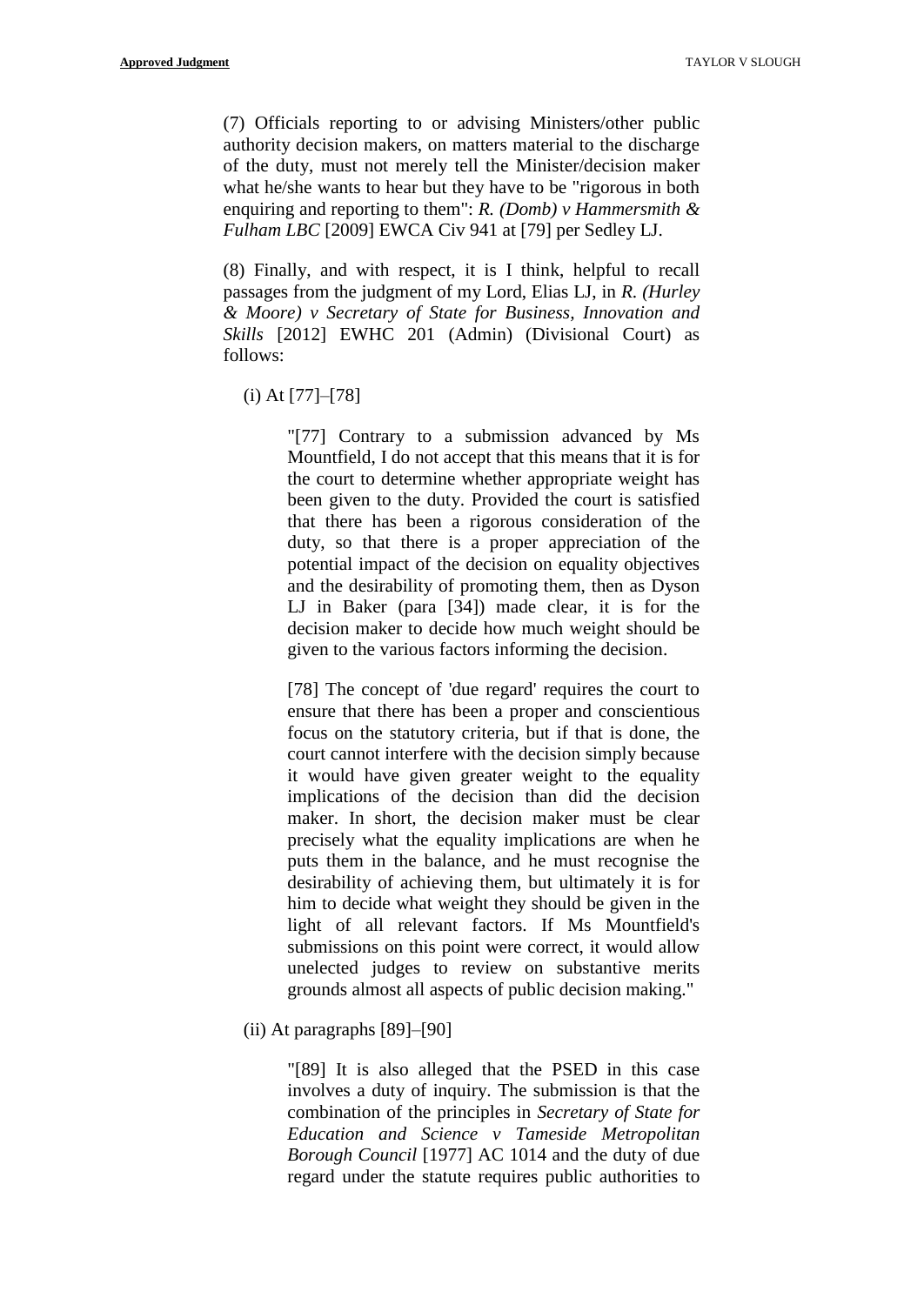be properly informed before taking a decision. If the relevant material is not available, there will be a duty to acquire it and this will frequently mean than some further consultation with appropriate groups is required. Ms Mountfield referred to the following passage from the judgment of Aikens LJ in Brown (at [85]):

> '… the public authority concerned will, in our view, have to have due regard to the need to take steps to gather relevant information in order that it can properly take steps to take into account disabled persons' disabilities in the context of the particular function under consideration.'

[90] I respectfully agree ..."

25. In *Powell v Dacorum BC* [2019] HLR 21, McCombe LJ warned against application of these principles without proper regard to their context. *Bracking* itself concerned a challenge to a decision by the Minster for Disabled People to close a fund known as the Independent Living Fund. At [44] of *Powell*, McCombe LJ said:

> "The impact of the PSED is universal in application to the functions of public authorities, but its application will differ from case to case, depending upon the function being exercised and the facts of the case. The cases to which we have been referred on this appeal have ranged across a wide field, from a Ministerial decision to close a national fund supporting independent living by disabled persons (*Bracking*) through to individual decisions in housing cases such as the present. One must be careful not to read the judgments (including the judgment in *Bracking*) as though they were statutes. The decision of a Minister on a matter of national policy will engage very different considerations from that of a local authority official considering whether or not to take any particular step in ongoing proceedings seeking to recover possession of a unit of social housing."

26. In the context of possession cases, in *London & Quadrant Housing Trust v Patrick* [2020] 1 P & CR 5, Turner J identified the factors likely to be of most relevance, at least in many instances, as follows (without the original footnote references):

# **"Application of the PSED**

(i) When a public sector landlord is contemplating taking or enforcing possession proceedings in circumstances in which a disabled person is liable to be affected by such decision, it is subject to the PSED.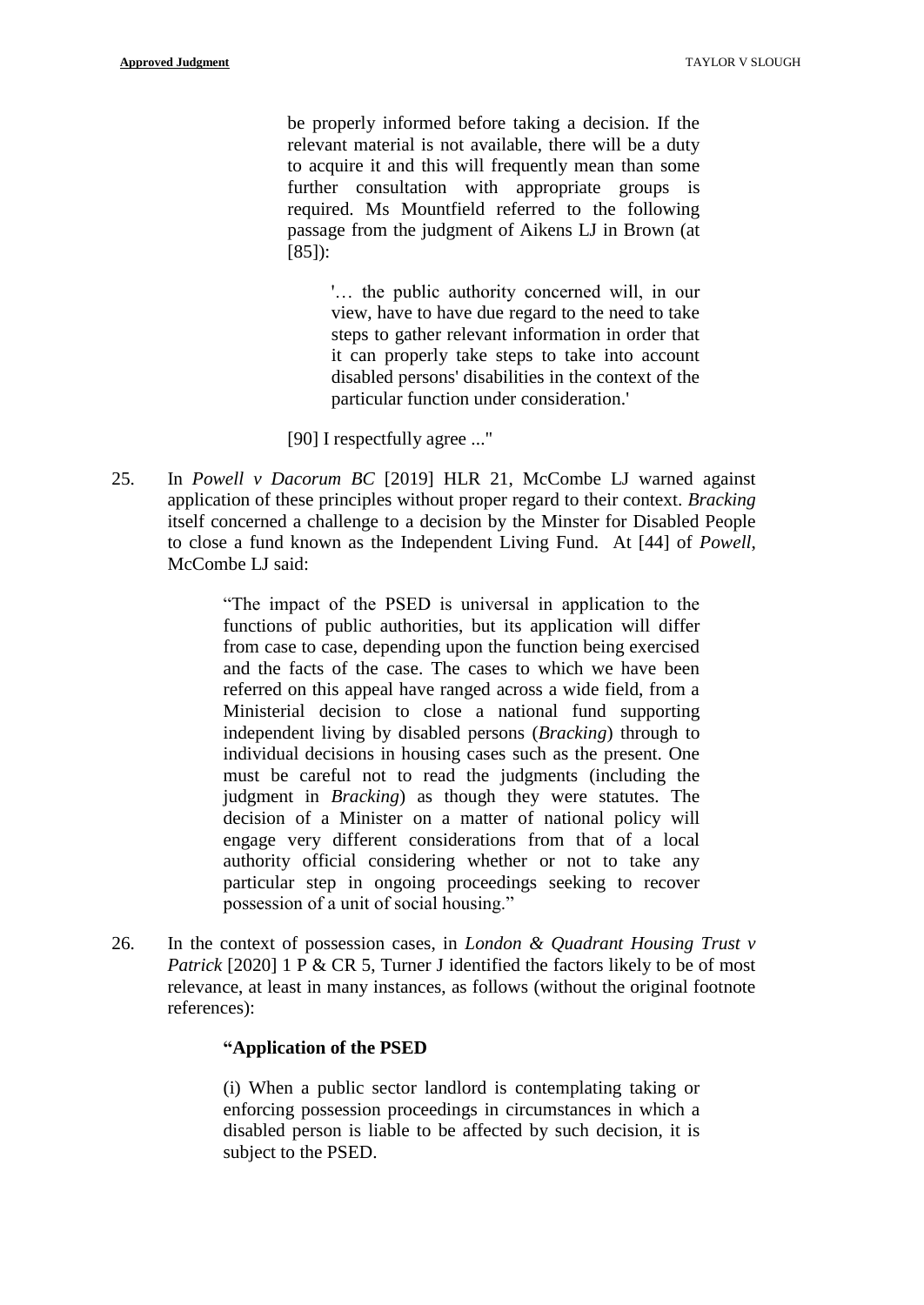# **Nature and scope of the PSED**

(ii) The PSED is not a duty to achieve a result but a duty to have due regard to the need to achieve the results identified in s.149. Thus when considering what is due regard, the public sector landlord must weigh the factors relevant to promoting the objects of the section against any material countervailing factors. In housing cases, such countervailing factors may include, for example, the impact which the disabled person's behaviour, in so far as is material to the decision in question, is having upon others (e.g. through drug dealing or other antisocial behaviour). The PSED is "designed to secure the brighter illumination of a person's disability so that, to the extent that it bears upon his rights under other laws it attracts a full appraisal".

# **Making inquires**

(iii) The public sector landlord is not required in every case to take active steps to inquire into whether the person subject to its decision is disabled and, if so, is disabled in a way relevant to the decision. Where, however, some feature or features of the information available to the decision maker raises a real possibility that this might be the case then a duty to make further enquiry arises.

# **The importance of substance over form**

(iv) The PSED must be exercised in substance, with rigour and with an open mind and should not be reduced to no more than a "tick-box" exercise.

# **Continuing nature of the duty**

(v) The PSED is a continuing one and is thus not discharged once and for all at any particular stage of the decision making process. Thus the requirement to fulfil the PSED does not elapse even after a possession order (whether on mandatory or discretionary grounds) is granted and before it has been enforced. However, the PSED consequences of enforcing an order ought already to have been adequately considered by the decision maker before the order is sought and, in most cases, in the absence of any material change in circumstances (which circumstances may include the decision maker's state of knowledge of the disability), the continuing nature of the duty will not mandate further explicit reconsideration.

# **The timing of formal consideration of the PSED**

(vi) Generally, the public sector landlord must assess the risk and extent of any adverse impact and the ways in which such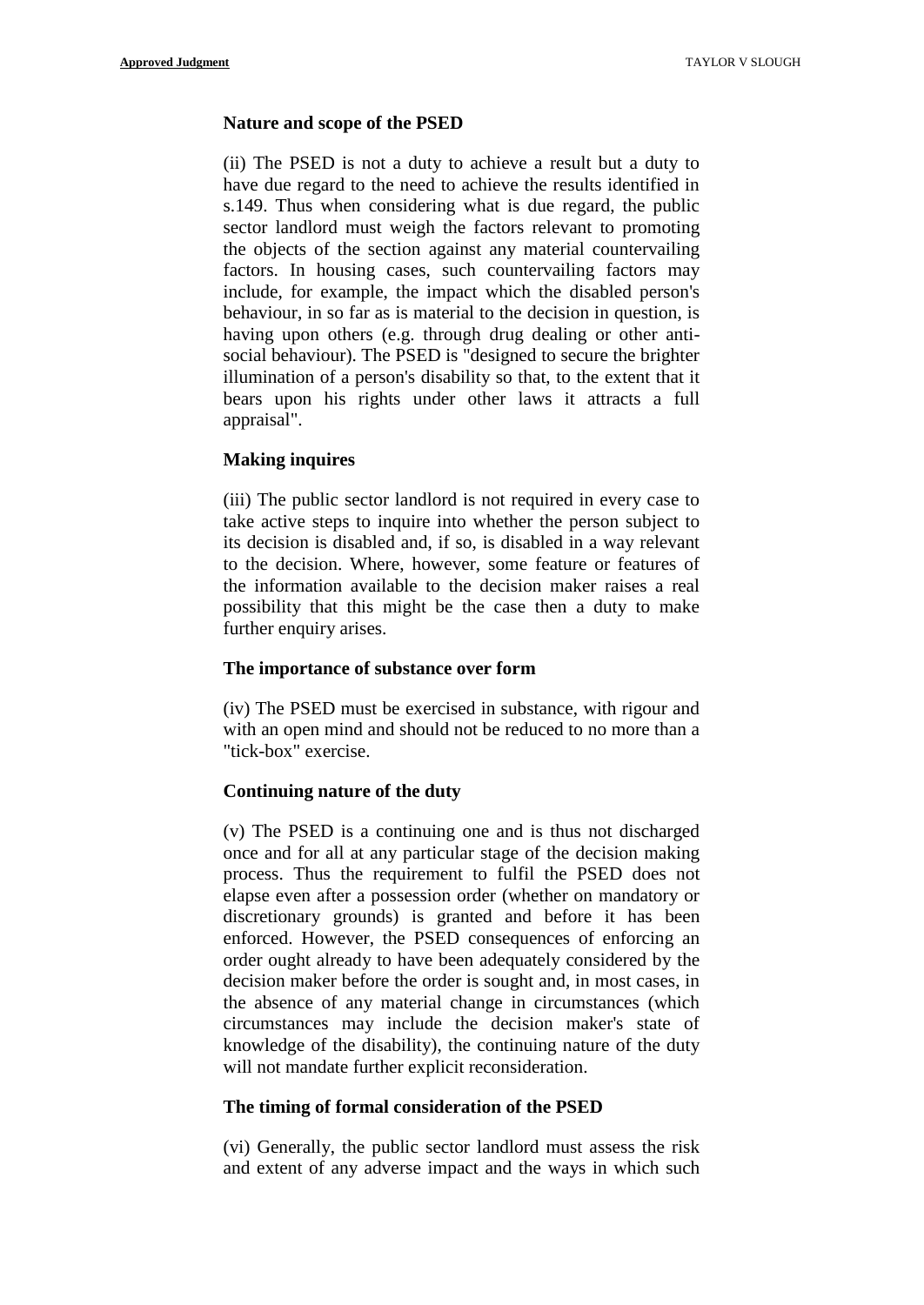risk may be eliminated before seeking and enforcing possession and not merely as a "rear-guard action" following a concluded decision. However, cases will arise in which the landlord initially neither knew nor ought reasonably to have known of any relevant disability. The duty to "have due regard" will then only take on any substance when the disability becomes or ought to have become apparent. In such cases, the lateness of the knowledge may impact on the discharge of the PSED. For example, cases may arise in which countervailing interests justify a less formal PSED assessment than would otherwise have been appropriate. Thus a tenant whose anti-social conduct has already been adversely affecting his neighbours for a considerable time but whose disability is raised at the eleventh hour may well find that the discharge of the PSED does not necessarily mandate a postponement of the date or enforcement of a possession order. Of course, the obligation to have "due regard" still arises but the result of the discharge of that obligation may well be less favourable to the person affected where, through delay, the landlord's options have been limited and the rights and reasonable expectations of others have assumed a more pressing character. Each case will, of course, depend on its own facts.

#### **Recording the discharge of the duty**

(vii) An important evidential element in the demonstration of the discharge of the PSED is the recording of the steps taken by the decision maker in seeking to meet the statutory requirements. Although there is no duty to make express written reference to the regard paid to the relevant duty, recording the existence of the duty and the considerations taken into account in discharging it serves to reduce the scope for later argument. Nevertheless, cases may arise in which a conscientious decision maker focussing on the impact of disability may comply with the PSED even where he is unaware of its existence as a separate duty or of the terms of section 149.

# **The court must not simply substitute its own views for that of the landlord**

(viii) The court must be satisfied that the public sector landlord has carried out a sufficiently rigorous consideration of the PSED but, once thus satisfied, is not entitled to substitute its own views of the relative weight to be afforded to the various competing factors informing its decision. It is not the court's function to review the substantive merits of the result of the relevant balancing act. The concept of 'due regard' requires the court to ensure that there has been a proper and conscientious focus on the statutory criteria, but if that is done, the court cannot interfere with the decision simply because it would have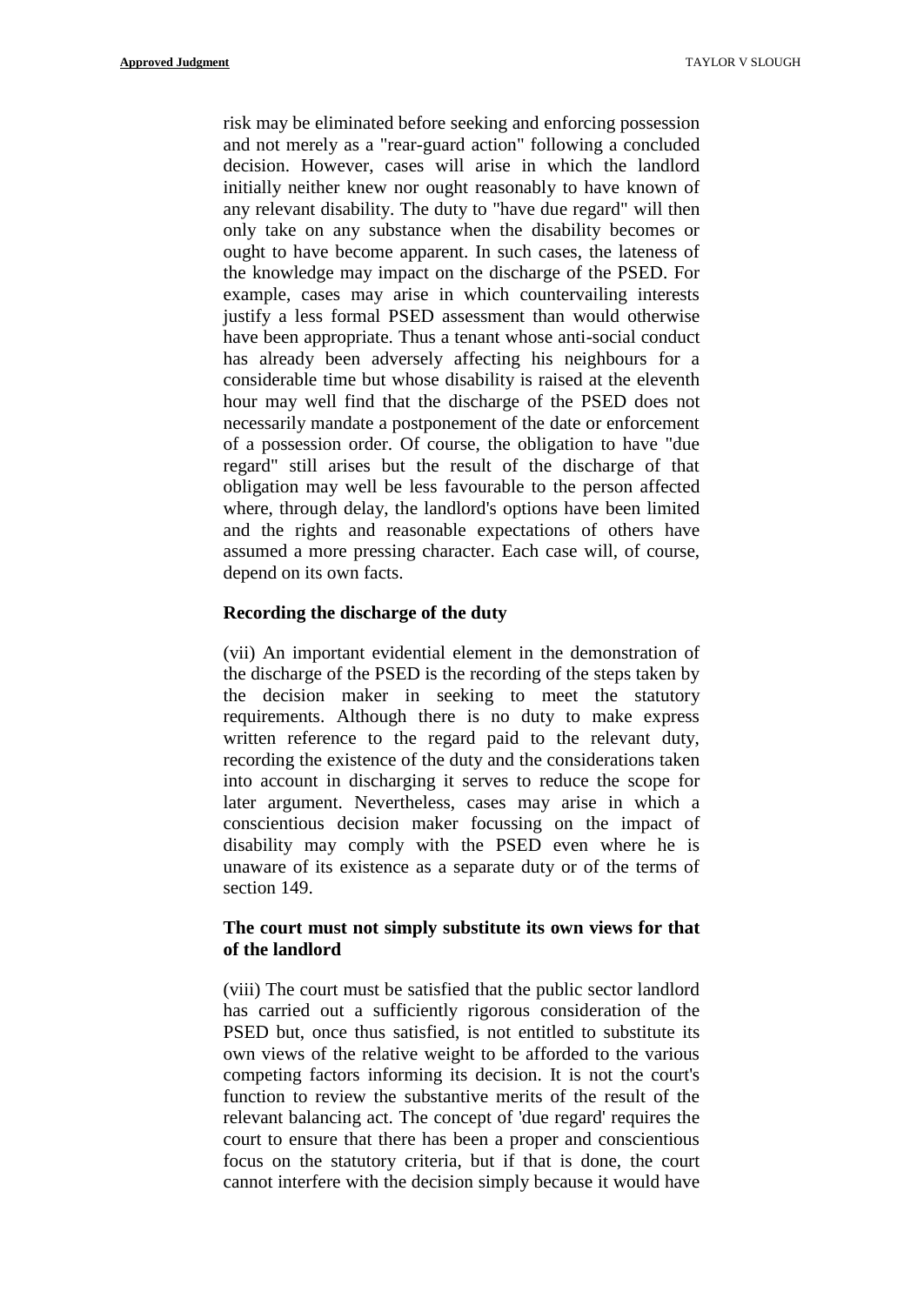given greater weight to the equality implications of the decision than did the decision maker. In short, the decision maker must be clear precisely what the equality implications are when he puts them in the balance, and he must recognise the desirability of achieving them, but ultimately it is for him to decide what weight they should be given in the light of all relevant factors."

#### The arguments on the appeal in outline

- 27. Mr Vanhegan, who appeared for Ms Taylor, divided the single ground of appeal into three sub-issues: (1) whether there was a breach of the PSED; (2) if so, whether the Council subsequently complied with the PSED and whether that subsequent compliance cured the original breach; and (3) whether, if there had been no cure of the original breach, the Judge should have granted a possession order.
- 28. By a Respondent's Notice, the Council sought to uphold the Judge's decision on the basis that it was open to her to conclude that the initial breach of the PSED was cured by subsequent compliance with the PSED and on the basis that it was highly likely that it would have reached the same decision had it fully complied with the PSED.

#### Breach of the PSED

- 29. Section 149(1) imposes the PSED on a public authority such as the Council "in the exercise of its functions". Mr Vanhegan submitted that the relevant function in this case was the Council's exercise of its housing function. In reliance in particular on s.149(1)(b), as explained by s.149(3)(b) and s.149(4), he submitted that, in essence, the Council had failed to have due regard to the need to take steps to meet the needs of disabled persons that are different from the needs of persons who are not disabled and to take account of disabled persons' disabilities.
- 30. The duty arises in respect of all aspects of the Council's exercise of its housing function, including the decision to commence possession proceedings and any decision to continue with those proceedings. It is a continuing duty, which must be complied with at all stages of the Council's consideration of Ms Taylor's housing needs including, for example, at such point in time in the future when a decision needs to be taken whether to enforce the possession order.
- 31. The single conclusion by the Judge on this issue was that the Council had complied with the PSED. It was common ground, however, that at the time that the possession proceedings were initially commenced, on 23 March 2018, the Equality Act assessment then carried out was flawed because it failed to acknowledge Ms Taylor's disability. It necessarily follows, that in carrying out its functions in respect of housing by deciding to commence the proceedings the Council was in breach of the PSED, since it had not taken into account the needs of Ms Taylor resulting from her disability.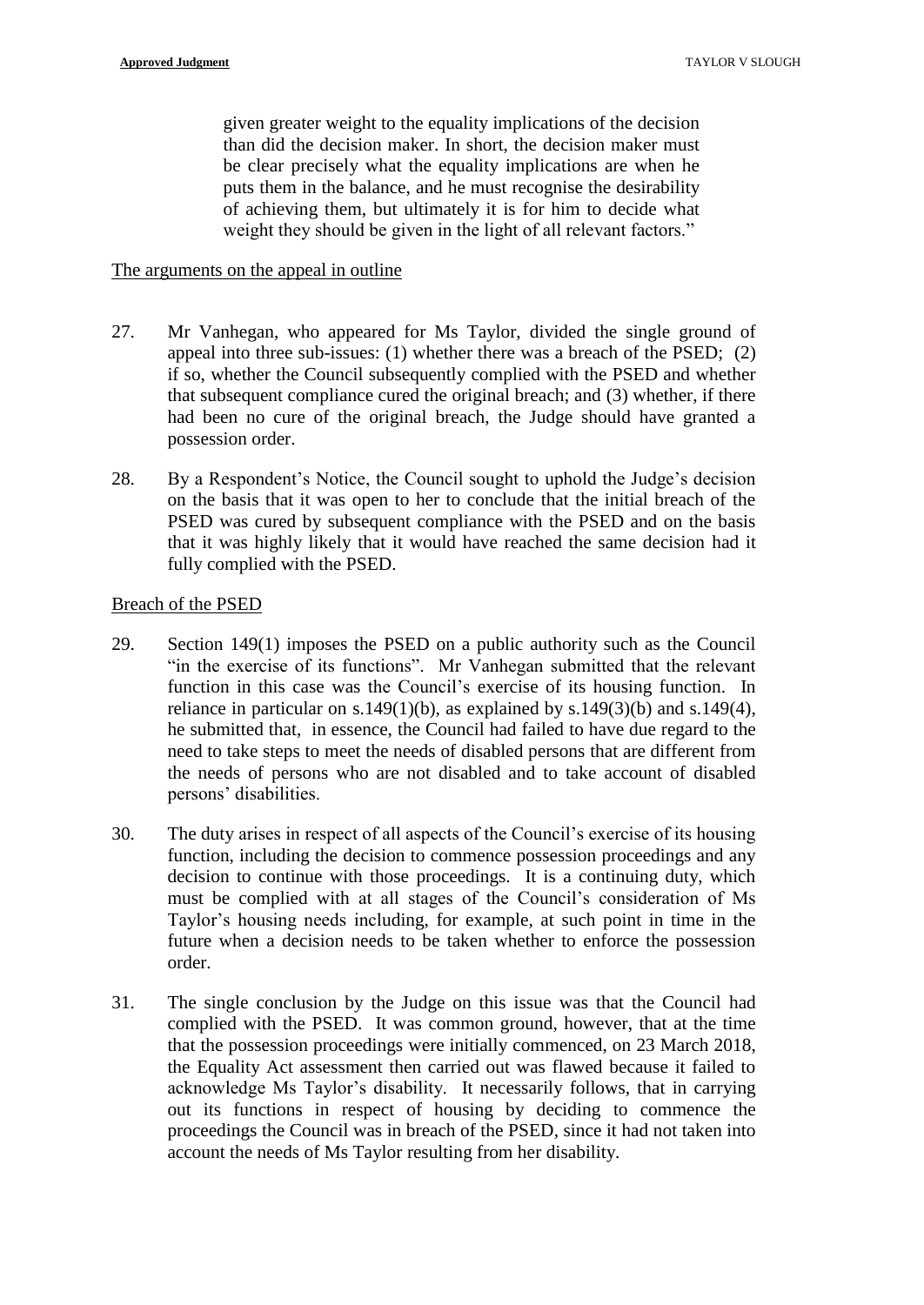32. Strictly speaking, therefore, although the Judge did not rationalise it in this way, the Judge's conclusion that the Council had complied with the PSED must be seen as an acceptance that, notwithstanding the *initial* breach of the PSED, the Council's subsequent conduct from the time that it did appreciate Ms Taylor's disability meant that the initial breach was cured such that overall the Council had complied with the PSED duty. As I have noted above, the Council, by its Respondent's Notice, contends that the Judge's decision can be supported on this basis.

#### Cure of the initial breach of the PSED

- 33. Mr Vanhegan submitted, first, that as a matter of law it is not possible to cure a breach of the PSED by subsequent conduct and, second, that the Council's subsequent conduct in this case did not as a matter of fact cure the initial breach.
- 34. He relied on the first, second and fourth of the points set out in [26] of *Bracking* (above), stressing the importance of the duty being complied with prospectively and not as a "rearguard" action. In *Kaur and Shah v Ealing LBC* [2008] EWHC 2602 (Admin), a judicial review challenge was made to a policy adopted by Ealing Borough Council to commission borough-wide services from community and voluntary organisations rather than fund individual organisations under sponsorship agreements. At [23] Moses LJ referred to the jurisprudence which reinforced the importance of considering the impact of any proposed policy before it was adopted and, at [24] said:

"What is important is that a racial equality impact assessment should be an integral part of the formation of a proposed policy, not justification for its adoption."

- 35. Mr Vanhegan also relied on *Aldwyck Housing Group Ltd v Forward* [2020] 1 WLR 584. In that case, the argument advanced (as it happens, by Mr Vanhegan) was that once it was established that there had been a breach of the PSED, the only circumstances in which relief could be granted were if there had been subsequent compliance or where future compliance would compensate for the prior non-compliance. The Court of Appeal rejected that submission. At [31], Longmore LJ concluded that, "although as a matter of fact relief has to date been refused only in the categories of case identified by Mr Vanhegan, I do not read the authorities as saying that, as a matter of law, it is only in those categories that there is a discretion to refuse relief".
- 36. I do not accept the argument that a breach of the PSED cannot be cured, at least in the circumstances of this case, by subsequent compliance with the duty. The cases in which the importance of prospective compliance has been stressed were in the context of policies being set by public officials. As McCombe LJ noted in *Powell* (above), these raise different considerations to cases involving decisions to commence or pursue individual possession actions.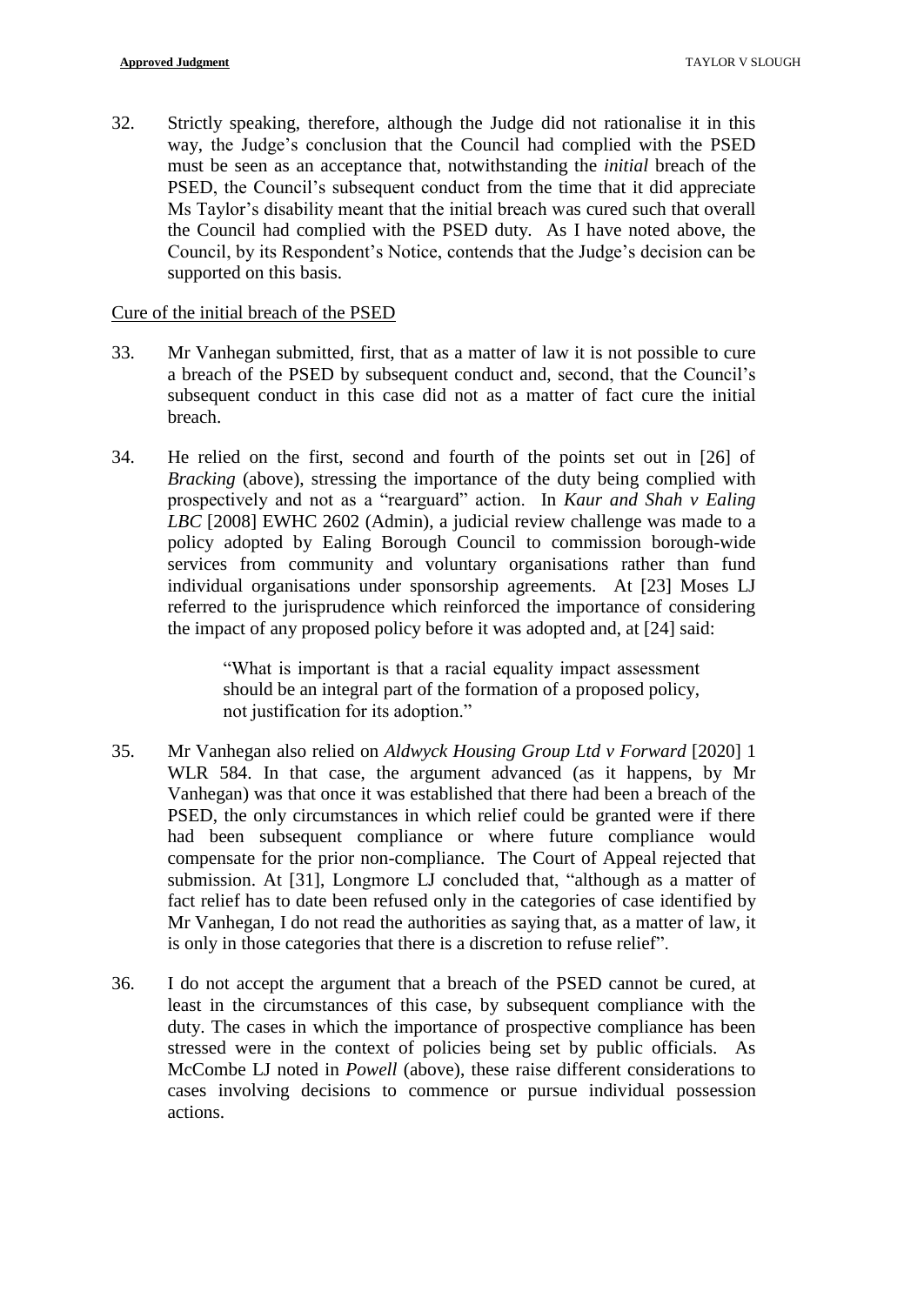- 37. In the latter context, the possibility of a breach of the PSED being cured by subsequent compliance has been specifically approved by the Court of Appeal on at least three occasions.
- 38. First, in *Barnsley Metropolitan Borough Council v Norton* [2011] EWCA Civ 384, a case concerning possession proceedings against a school caretaker following termination of his employment. The council had failed to take into account the caretaker's daughter's disability before commencing possession proceedings or at any stage during the proceedings. The Court of Appeal nevertheless found that the judge had been entitled to make a possession order. At [34], Lloyd LJ said this:

"Mr Read submitted that the possession order should be set aside and the possession proceedings dismissed. I can see no proper basis for such an order. Even though, on the basis on which I proceed, the council was in breach of its duty before the proceedings were started, it would be open to it to remedy that breach by giving proper consideration to the question at any later stage, including now in the light of our decision."

- 39. Second, in *Powell v Dacorum Borough Council* [2019] HLR 21. In that case, the defendant had submitted to a possession order which was initially suspended. The Court of Appeal determined that the council, in requesting a warrant for possession, had not breached the PSED. It went on to conclude, however, that even if it had been, it had remedied that breach by its subsequent assessment of the defendant in light of later obtained psychiatric evidence. At [50], McCombe LJ referred to the decision in *Barnsley* (above) as having established that "in proceedings of this type, it is open to a social housing landlord to remedy any defect in compliance with the PSED at a later stage in the proceedings." He then said that there was nothing in his own judgment in *Bracking* which was inconsistent with that, noting that "the decision to seek possession of a social housing unit in respect of which a court has already made a possession order is different in character from the decision under consideration in *Bracking*".
- 40. Third, in *Forward* (above), Longmore LJ cited *Barnsley* in particular the comment by Lloyd LJ that it was open to a council to remedy a breach of the PSED by giving proper consideration at any later stage in possession proceedings – without any adverse comment. I do not accept that the fact that the Court of Appeal in that case upheld the decision to grant possession on the grounds that it was appropriate to grant relief where the court could be satisfied that it was highly likely that the council's decision would not have been different had the breach of the PSED not occurred was any kind of rejection of the proposition of Lloyd LJ in *Barnsley*. Since the council in the *Forward* case had not sought to cure its breach of the PSED, the solution adopted in *Barnsley* and (as an alternative conclusion) in *Powell* was simply not in issue.
- 41. These authorities establish, in my judgment, the proposition that in possession proceedings brought by a local authority a breach of the PSED at an early stage (for example the decision to commence the proceedings) can be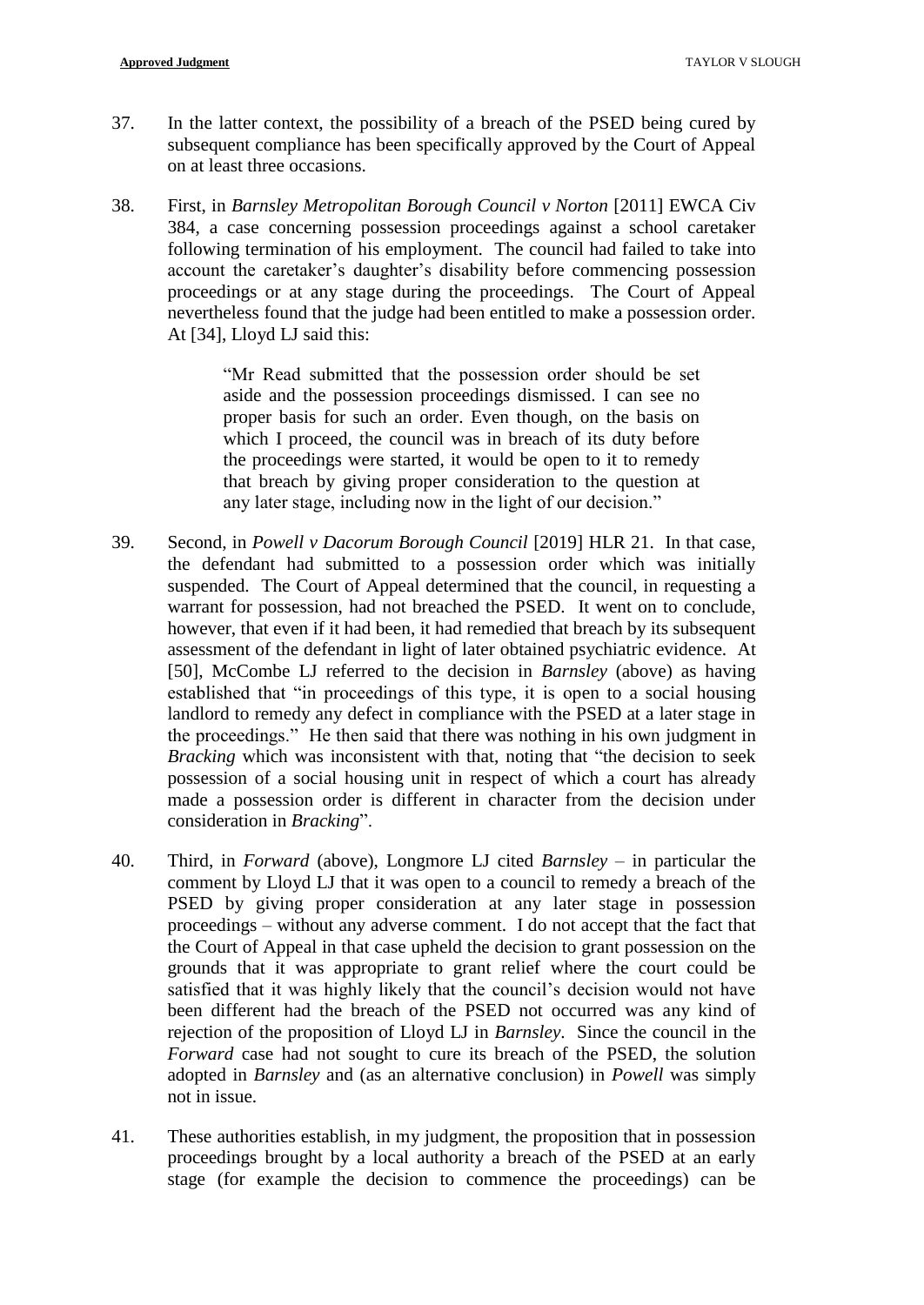remedied by compliance with the PSED at a late stage (for example in deciding to continue the proceedings). Accordingly, I reject the contention that the Judge was wrong as a matter of law to conclude that there had overall been compliance by the Council with the PSED notwithstanding the original Equality Act assessment had been undertaken without complying with the PSED.

- 42. That is not to say that the fact that the PSED was not complied with at the earlier stage is irrelevant to the question of later compliance. It is always necessary to find that the public authority has complied in substance, with rigour and with an open mind with the PSED. Where a public authority has commenced proceedings without complying with the PSED, it is important to guard against the risk that its subsequent purported compliance when deciding to continue the proceedings was tainted by the incentive not to depart from a decision already made. That, however, is relevant to the question of fact – whether it has complied with the PSED in the particular circumstances – and is not a bar to it curing the breach as a matter of law.
- 43. Mr Vanhegan submitted that the Judge fell into error in concluding that a breach of the PSED could be cured because it was a continuing duty. I do not accept that the Judge's conclusion was based on that reasoning. In any event, for the reasons I have given, the contention that a breach is capable of subsequent cure is supported by the authorities referred to above.
- 44. As to Mr Vanhegan's second contention, that the Judge was wrong to conclude that there had been subsequent compliance, as Ms Parekh submitted on behalf of the Council, an appellant faces a high threshold in seeking to overturn a trial judge's primary findings of fact: see the notes in the White Book at 52.21.5. In particular an appeal court will only interfere where the findings of fact were unsupported by the evidence or ones which no reasonable judge could have reached.
- 45. Mr Vanhegan's principal contention was that the Council's subsequent communications with Turning Point, Common Point of Entry and the Police do not demonstrate compliance. He submitted that there is no evidence that the Council sat down and re-assessed the question whether they should continue the proceedings taking into account Ms Taylor's disability.
- 46. As I have noted, the Judge found that although Ms Hamilton appears to have intended to carry out a subsequent formal Equality Act assessment, she did not do so. The Judge was correct to conclude, however, that while the Council's failure to make a record of its subsequent consideration of the PSED in a further assessment meant that there was missing an "important evidential element", it was not itself a breach of the PSED: see *Bracking* (above) at  $[26(2)]$ . The Judge, at  $[41]$ , had due regard to the lack of documentary evidence, noting that the court should reach a determination on the basis of all of the evidence, not merely the documentary evidence.
- 47. Similarly, I do not accept that it is necessary for the Council to have adduced evidence of a particular moment when it "sat down" and made a decision to pursue the proceedings with due regard to the PSED. The Judge's task was to